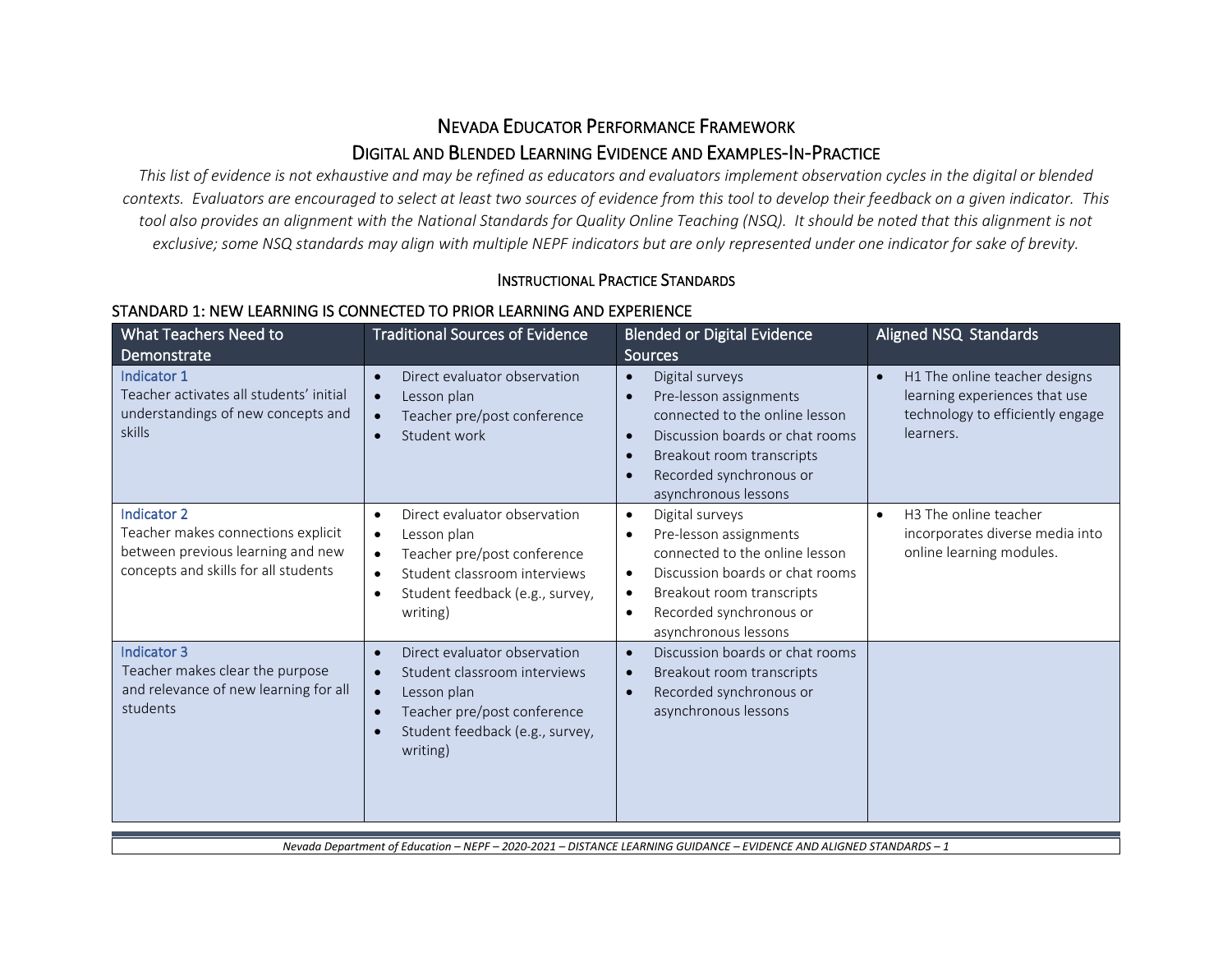| What Teachers Need to                                                                                            | <b>Traditional Sources of Evidence</b>                                                                                                                                    | <b>Blended or Digital Evidence</b>                                                                                                                                                                                              | Aligned NSQ Standards |
|------------------------------------------------------------------------------------------------------------------|---------------------------------------------------------------------------------------------------------------------------------------------------------------------------|---------------------------------------------------------------------------------------------------------------------------------------------------------------------------------------------------------------------------------|-----------------------|
| Demonstrate                                                                                                      |                                                                                                                                                                           | <b>Sources</b>                                                                                                                                                                                                                  |                       |
| Indicator 4<br>Teacher provides all students<br>opportunities to build on or<br>challenge initial understandings | Direct evaluator observation<br>Lesson plan<br>Teacher pre/post conference<br>Student classroom interviews<br>Student feedback (e.g., survey,<br>writing)<br>Student work | Reflection questions posted at<br>$\bullet$<br>the beginning and end of<br>learning experiences<br>Discussion boards or chat rooms<br>Breakout room transcripts<br>$\bullet$<br>Recorded synchronous or<br>asynchronous lessons |                       |

### STANDARD 2: LEARNING TASKS HAVE HIGH COGNITIVE DEMAND FOR DIVERSE LEARNERS

| What Teachers Need to<br>Demonstrate                                                       | <b>Traditional Evidence Sources</b>                                                                                                                                                                                         | <b>Blended or Digital Evidence</b><br>Sources                                                                                                                                                                                                                                | Aligned NSQ Standards                                                                                                                                                                                                                                                                                                                                                     |
|--------------------------------------------------------------------------------------------|-----------------------------------------------------------------------------------------------------------------------------------------------------------------------------------------------------------------------------|------------------------------------------------------------------------------------------------------------------------------------------------------------------------------------------------------------------------------------------------------------------------------|---------------------------------------------------------------------------------------------------------------------------------------------------------------------------------------------------------------------------------------------------------------------------------------------------------------------------------------------------------------------------|
| Indicator 1<br>Tasks purposefully employ all<br>students' cognitive abilities and skills   | Direct evaluator observation<br>$\bullet$<br>Teacher pre/post conference<br>$\bullet$<br>Student classroom interviews<br>$\bullet$<br>Student work<br>$\bullet$                                                             | Discussion boards or chat rooms<br>$\bullet$<br>Breakout room transcripts<br>$\bullet$<br>Recorded synchronous or<br>$\bullet$<br>asynchronous lessons<br>Posted teacher feedback or<br>$\bullet$<br>prompting                                                               | B <sub>2</sub> The online teacher<br>$\bullet$<br>incorporates discipline-specific<br>technologies, tools, and<br>resources to meet individualized<br>learner needs.                                                                                                                                                                                                      |
| <b>Indicator 2</b><br>Tasks place appropriate demands on<br>each student                   | Direct evaluator observation<br>$\bullet$<br>Student classroom interviews<br>$\bullet$<br>Teacher pre/post conference<br>$\bullet$<br>Student work<br>$\bullet$<br>Student feedback (e.g., survey,<br>$\bullet$<br>writing) | Discussion boards or chat rooms<br>$\bullet$<br>Breakout room transcripts<br>$\bullet$<br>Recorded synchronous or<br>$\bullet$<br>asynchronous lessons<br>Posted teacher feedback or<br>$\bullet$<br>prompting<br>Alternate asynchronous<br>$\bullet$<br>resources available | D1 The online teacher uses<br>$\bullet$<br>digital tools to identify patterns<br>in learner engagement and<br>performance that will inform<br>improvements to achieve<br>individual learner growth.<br>H4 The online teacher is able to<br>incorporate subject-specific and<br>developmentally appropriate<br>digital learning resources into<br>online learning modules. |
| Indicator 3<br>Tasks progressively develop all<br>students' cognitive abilities and skills | Direct evaluator observation<br>$\bullet$<br>Teacher pre/post conference<br>$\bullet$<br>Lesson plans<br>$\bullet$<br>Teacher notes<br>$\bullet$<br>Student work<br>$\bullet$                                               | Discussion boards or chat rooms<br>$\bullet$<br>Breakout room transcripts<br>$\bullet$<br>Recorded synchronous or<br>$\bullet$<br>asynchronous lessons<br>Posted teacher feedback or<br>$\bullet$<br>prompting                                                               | D3 The online teacher enables a<br>learner-customized pace and/or<br>path through instruction aligned<br>with learners' individual goals,<br>learning trajectories, and<br>interests.                                                                                                                                                                                     |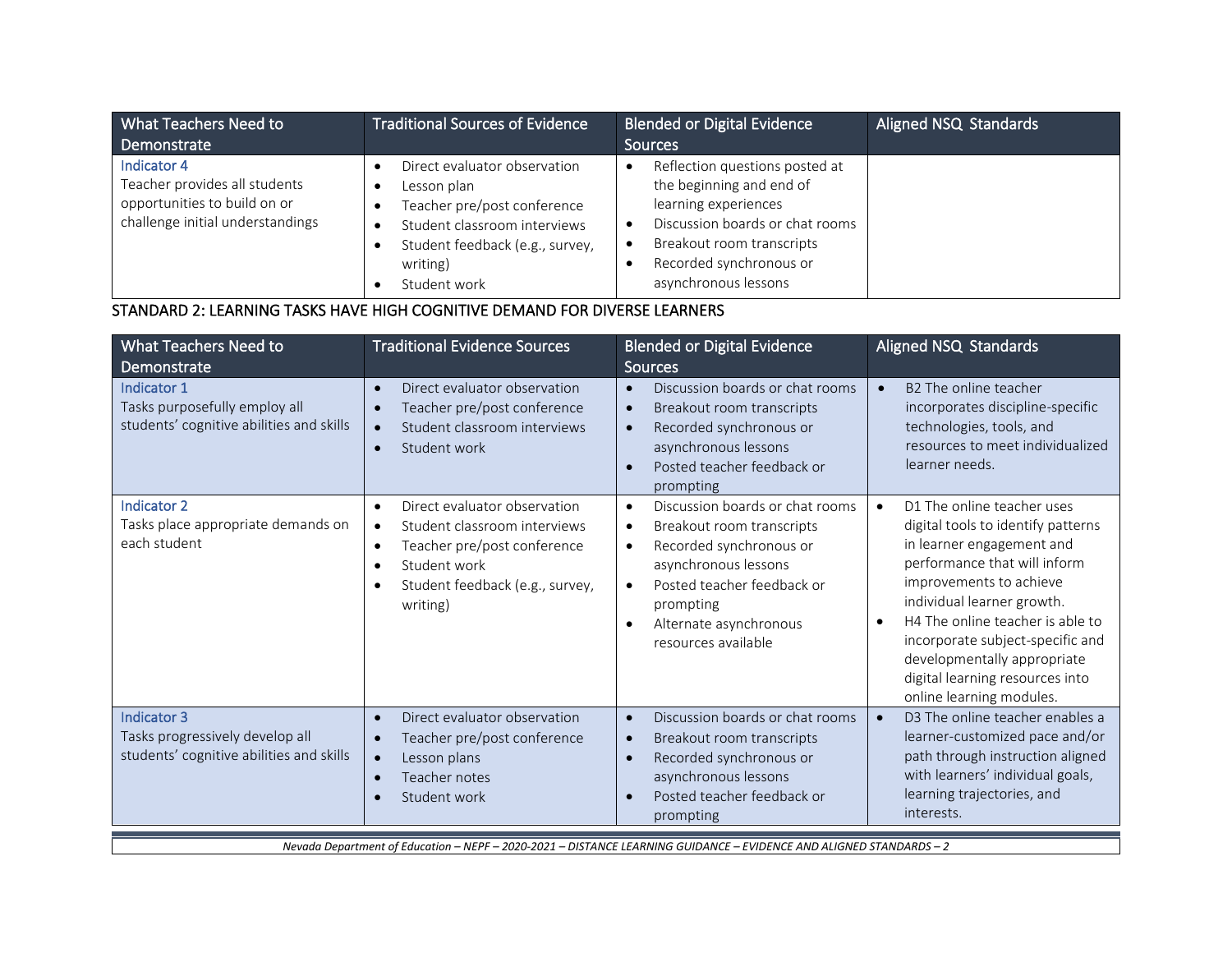| What Teachers Need to<br>Demonstrate                                                                                                                       | <b>Traditional Evidence Sources</b>                                                                                                                              | <b>Blended or Digital Evidence</b><br><b>Sources</b>                                                                                                                                                                                                                                                                                                       | Aligned NSQ Standards                                                                                                                 |
|------------------------------------------------------------------------------------------------------------------------------------------------------------|------------------------------------------------------------------------------------------------------------------------------------------------------------------|------------------------------------------------------------------------------------------------------------------------------------------------------------------------------------------------------------------------------------------------------------------------------------------------------------------------------------------------------------|---------------------------------------------------------------------------------------------------------------------------------------|
|                                                                                                                                                            |                                                                                                                                                                  | Alternate asynchronous<br>$\bullet$<br>resources available                                                                                                                                                                                                                                                                                                 | H <sub>2</sub> The online teacher uses a<br>formative approach to lesson<br>design.                                                   |
| Indicator 4<br>Teacher operates with a deep belief<br>that all children can achieve<br>regardless of race, perceived ability<br>and socio-economic status. | Direct evaluator observation<br>$\bullet$<br>Teacher pre/post conference<br>$\bullet$<br>Lesson plans<br>Teacher notes<br>$\bullet$<br>Student work<br>$\bullet$ | Discussion boards or chat rooms<br>$\bullet$<br>Breakout room transcripts<br>$\bullet$<br>Recorded synchronous or<br>$\bullet$<br>asynchronous lessons<br>Posted teacher feedback or<br>$\bullet$<br>prompting<br>Alternate asynchronous<br>$\bullet$<br>resources available<br>Communication logs<br>$\bullet$<br>Teacher announcement posts<br>$\bullet$ | C5 The online teacher is able to<br>meet the learning needs of all<br>learners, regardless of cultural<br>background and perspective. |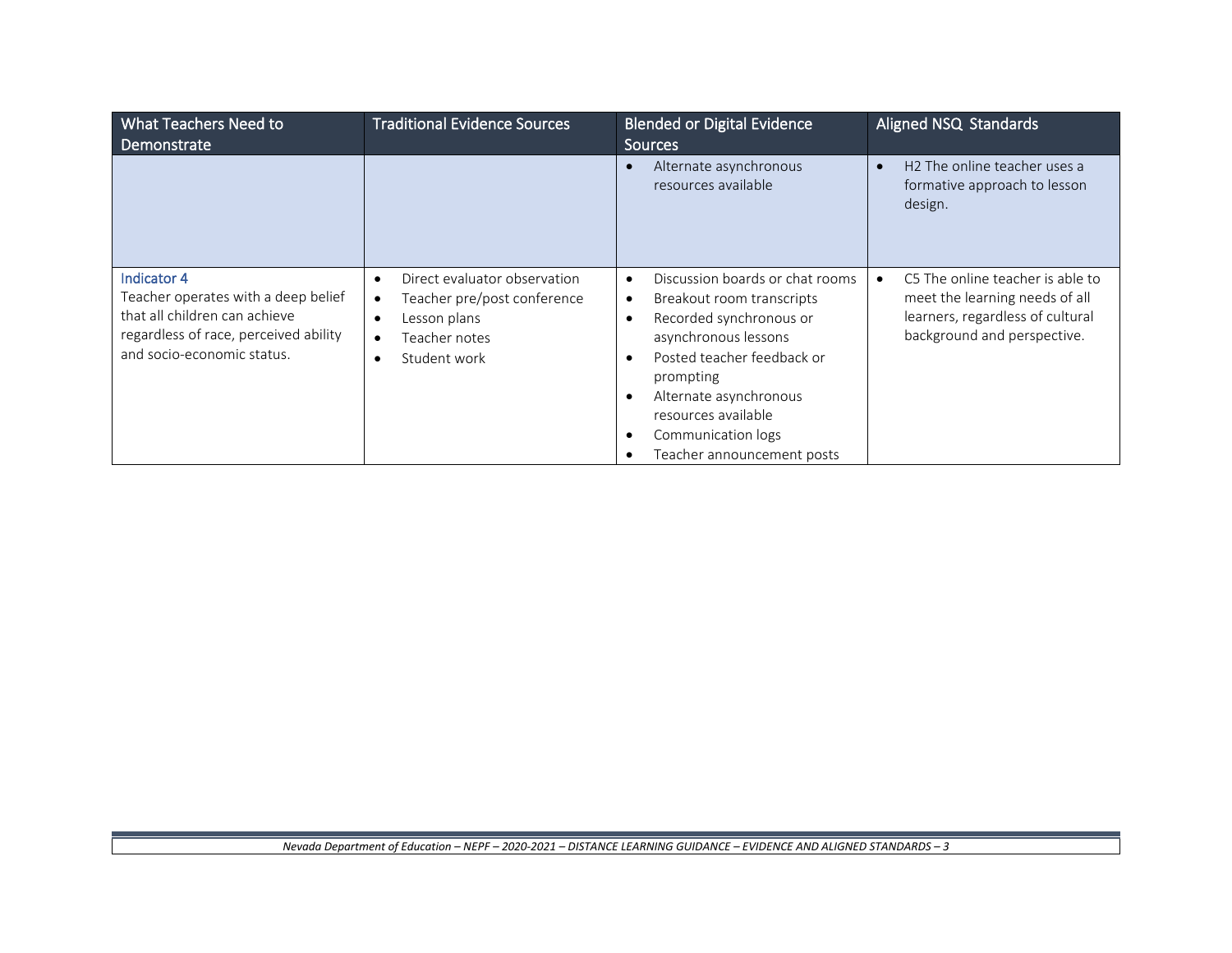| What Teachers Need to<br>Demonstrate                                                                                                            | <b>Traditional Evidence Sources</b>                                                                                                                                                                         | <b>Blended or Digital Evidence</b><br>Sources                                                                                                                                                                        | Aligned NSQ Standards                                                                                                                                                                                                                                                                                                                                                                                                                                                                                                                                                                                                                                                                                                                                                                                                                                                 |
|-------------------------------------------------------------------------------------------------------------------------------------------------|-------------------------------------------------------------------------------------------------------------------------------------------------------------------------------------------------------------|----------------------------------------------------------------------------------------------------------------------------------------------------------------------------------------------------------------------|-----------------------------------------------------------------------------------------------------------------------------------------------------------------------------------------------------------------------------------------------------------------------------------------------------------------------------------------------------------------------------------------------------------------------------------------------------------------------------------------------------------------------------------------------------------------------------------------------------------------------------------------------------------------------------------------------------------------------------------------------------------------------------------------------------------------------------------------------------------------------|
| Indicator 1<br>Teacher provides opportunities for<br>extended, productive discourse<br>between the teacher and student(s)<br>and among students | Direct evaluator observation<br>$\bullet$<br>Teacher pre/post conference<br>$\bullet$<br>Teacher notes<br>$\bullet$<br>Audio/visual/print artifact<br>$\bullet$                                             | Discussion boards or chat rooms<br>$\bullet$<br>Breakout room transcripts<br>$\bullet$<br>Recorded synchronous or<br>$\bullet$<br>asynchronous lessons<br>Posted teacher feedback or<br>$\bullet$<br>prompting       | B3 The online teacher uses<br>$\bullet$<br>different types of tools to<br>interact in online courses in<br>order to nurture learner<br>relationships, encourage learner<br>interaction, and monitor and<br>motivate learner engagement.<br>C1 The online teacher employs<br>$\bullet$<br>learner-centered instructional<br>strategies and current practices<br>that leverage technology for<br>learner collaboration.<br>C2 The online teacher creates<br>expectations for appropriate<br>interaction among learners,<br>including establishing netiquette<br>requirements, modeling<br>implementation, and enforcing<br>the requirements.<br>C4 The online teacher promotes<br>learner-learner interaction in<br>online groups in order to foster<br>collaboration and promote<br>higher-order thinking skills such<br>as analysis, synthesis, and/or<br>evaluation. |
| Indicator 2<br>Teacher provides opportunities for<br>all students to create and interpret<br>multiple representations                           | Direct evaluator observation<br>$\bullet$<br>One artifact of the<br>$\bullet$<br>representation and/or its<br>creation, interpretation, or use<br>of the representation<br>Lesson plan<br>٠<br>Student work | Discussion boards or chat rooms<br>$\bullet$<br>Breakout room transcripts<br>$\bullet$<br>Recorded synchronous or<br>$\bullet$<br>asynchronous lessons<br>Alternate asynchronous<br>$\bullet$<br>resources available | F4 The online teacher creates<br>$\bullet$<br>alternative formats of course<br>materials, if needed, in order to<br>meet the needs of diverse<br>learners and accommodate<br>alternative means of access.                                                                                                                                                                                                                                                                                                                                                                                                                                                                                                                                                                                                                                                             |

### STANDARD 3: STUDENTS ENGAGE IN MEANING-MAKING THROUGH DISCOURSE AND OTHER STRATEGIES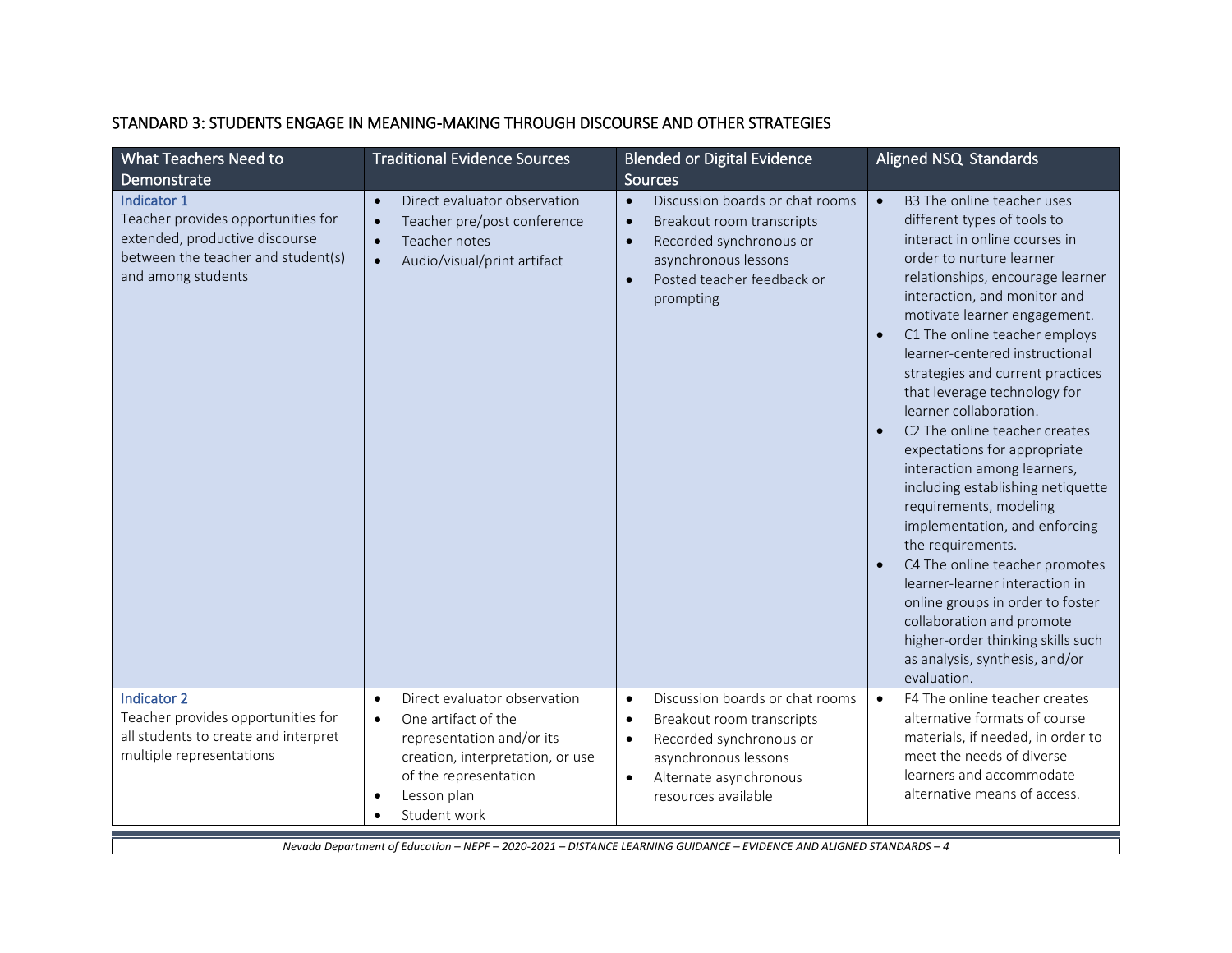| What Teachers Need to                                                                                                                                                    | <b>Traditional Evidence Sources</b>                                                                                                                                             | <b>Blended or Digital Evidence</b>                                                                                                                                                                                                                                                                                                                                                                                                                                               | Aligned NSQ Standards                                                                                                                                                                                                                                                                                                                                                                                                                                                                   |
|--------------------------------------------------------------------------------------------------------------------------------------------------------------------------|---------------------------------------------------------------------------------------------------------------------------------------------------------------------------------|----------------------------------------------------------------------------------------------------------------------------------------------------------------------------------------------------------------------------------------------------------------------------------------------------------------------------------------------------------------------------------------------------------------------------------------------------------------------------------|-----------------------------------------------------------------------------------------------------------------------------------------------------------------------------------------------------------------------------------------------------------------------------------------------------------------------------------------------------------------------------------------------------------------------------------------------------------------------------------------|
| Demonstrate                                                                                                                                                              |                                                                                                                                                                                 | <b>Sources</b>                                                                                                                                                                                                                                                                                                                                                                                                                                                                   |                                                                                                                                                                                                                                                                                                                                                                                                                                                                                         |
|                                                                                                                                                                          | Teacher notes<br>$\bullet$                                                                                                                                                      |                                                                                                                                                                                                                                                                                                                                                                                                                                                                                  | F5 The online teacher<br>$\bullet$<br>recommends assistive<br>technologies where appropriate<br>to meet mandated needs and<br>address learner preferences.<br>F6 The online teacher provides<br>additional opportunities for<br>personalized learner growth or<br>enrichment.                                                                                                                                                                                                           |
| Indicator 3<br>Teacher assists all students to use<br>existing knowledge and prior<br>experience to make connections and<br>recognize relationships                      | Direct evaluator observation<br>Teacher pre/post conference<br>Lesson plan<br>$\bullet$<br>Teacher notes<br>$\bullet$                                                           | Discussion boards or chat rooms<br>$\bullet$<br>Breakout room transcripts<br>$\bullet$<br>Recorded synchronous or<br>$\bullet$<br>asynchronous lessons<br>Alternate asynchronous<br>$\bullet$<br>resources available<br>Posted teacher feedback or<br>$\bullet$<br>prompting                                                                                                                                                                                                     | A1 The online teacher meets the<br>$\bullet$<br>professional teaching standards<br>or has academic credentials in<br>the field in which he or she is<br>teaching.                                                                                                                                                                                                                                                                                                                       |
| <b>Indicator 4</b><br>Teacher structures the classroom<br>environment to enable collaboration,<br>participation, and a positive affective<br>experience for all students | Direct evaluator observation<br>$\bullet$<br>Teacher pre/post conference<br>$\bullet$<br>Teacher notes<br>$\bullet$<br>Student feedback (e.g., survey,<br>$\bullet$<br>writing) | Discussion boards or chat rooms<br>$\bullet$<br>Breakout room transcripts<br>$\bullet$<br>Recorded synchronous or<br>$\bullet$<br>asynchronous lessons<br>Alternate asynchronous<br>$\bullet$<br>resources available<br>Posted teacher feedback or<br>$\bullet$<br>redirection<br>Rules of Netiquette posted<br>$\bullet$<br>Student access log<br>$\bullet$<br>Teacher announcement posts<br>$\bullet$<br>Communication log<br>$\bullet$<br>Student conference log<br>$\bullet$ | A6 The online teacher<br>$\bullet$<br>demonstrates an understanding<br>of effective time management<br>strategies.<br>B1 The online teacher uses<br>$\bullet$<br>digital pedagogical tools that<br>support communication,<br>productivity, collaboration,<br>analysis, presentation, research,<br>content delivery, and<br>interaction.<br>B4 The online teacher<br>$\bullet$<br>demonstrates basic<br>troubleshooting skills and<br>addresses basic technical issues<br>as they arise. |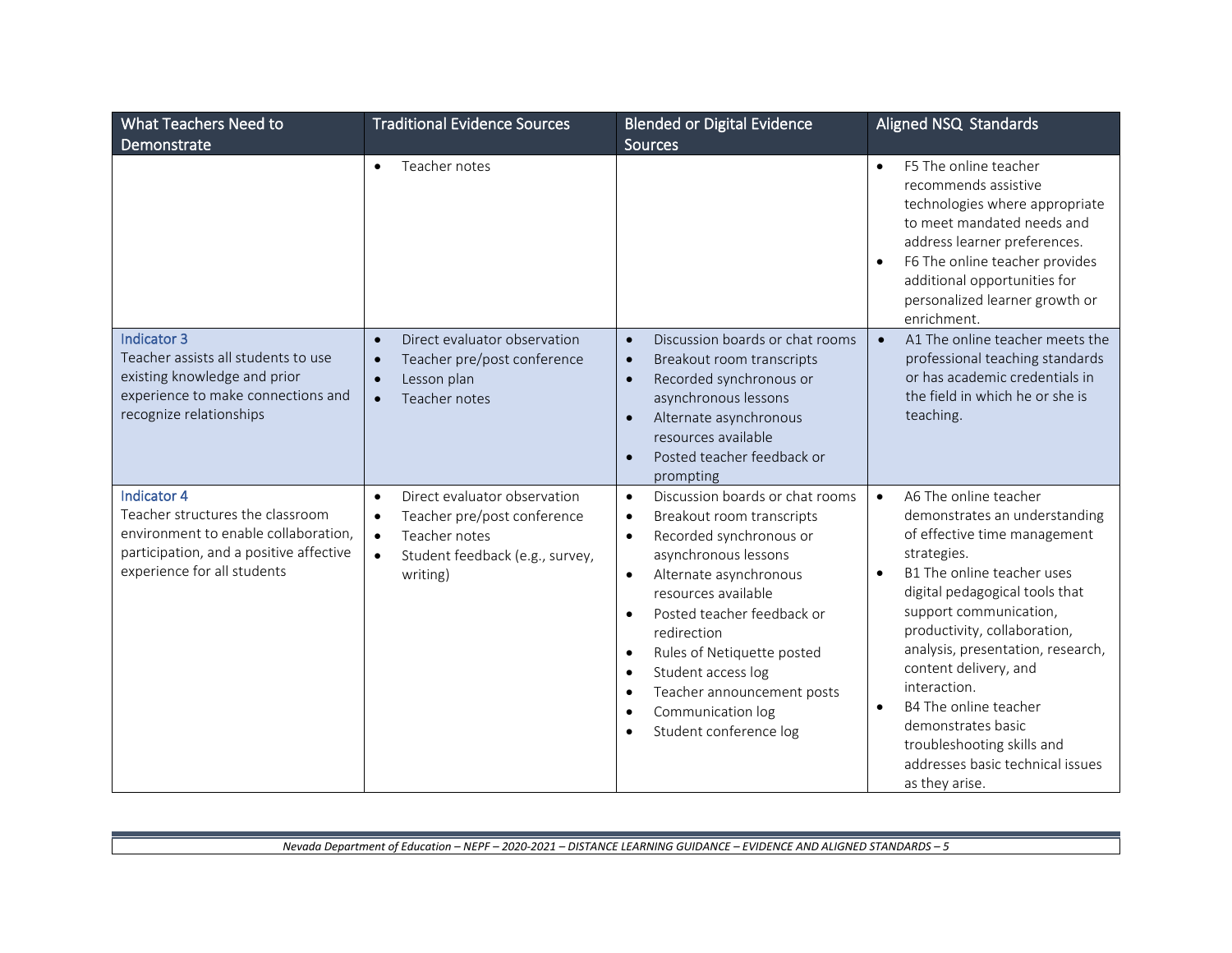| What Teachers Need to<br>Demonstrate | <b>Traditional Evidence Sources</b> | <b>Blended or Digital Evidence</b><br><b>Sources</b> | Aligned NSQ Standards                                                                                                                                                                                                                                                                                                                                                                                                                                                                                                                                                                                                                                                                          |
|--------------------------------------|-------------------------------------|------------------------------------------------------|------------------------------------------------------------------------------------------------------------------------------------------------------------------------------------------------------------------------------------------------------------------------------------------------------------------------------------------------------------------------------------------------------------------------------------------------------------------------------------------------------------------------------------------------------------------------------------------------------------------------------------------------------------------------------------------------|
|                                      |                                     |                                                      | B5 The online teacher supports<br>$\bullet$<br>safe digital learning spaces for all<br>learners (e.g., data ownership<br>and privacy expectations, digital<br>identity curation).<br>C3 The online teacher develops a<br>$\bullet$<br>community among culturally<br>diverse learners by providing<br>opportunities for interaction<br>that are conducive to active<br>learning.<br>D6 The online teacher ensures<br>$\bullet$<br>that learners have necessary<br>course resources and the<br>information needed to navigate<br>the learning platform and<br>perform required tasks in a<br>timely manner.<br>E1 The online teacher facilitates<br>$\bullet$<br>learning experiences that model |
|                                      |                                     |                                                      | and promote digital citizenship.<br>E2 The online teacher<br>$\bullet$                                                                                                                                                                                                                                                                                                                                                                                                                                                                                                                                                                                                                         |
|                                      |                                     |                                                      | establishes standards for learner<br>behavior that are designed to<br>ensure academic integrity and<br>appropriate use of the Internet<br>that adhere to program-level<br>policies.                                                                                                                                                                                                                                                                                                                                                                                                                                                                                                            |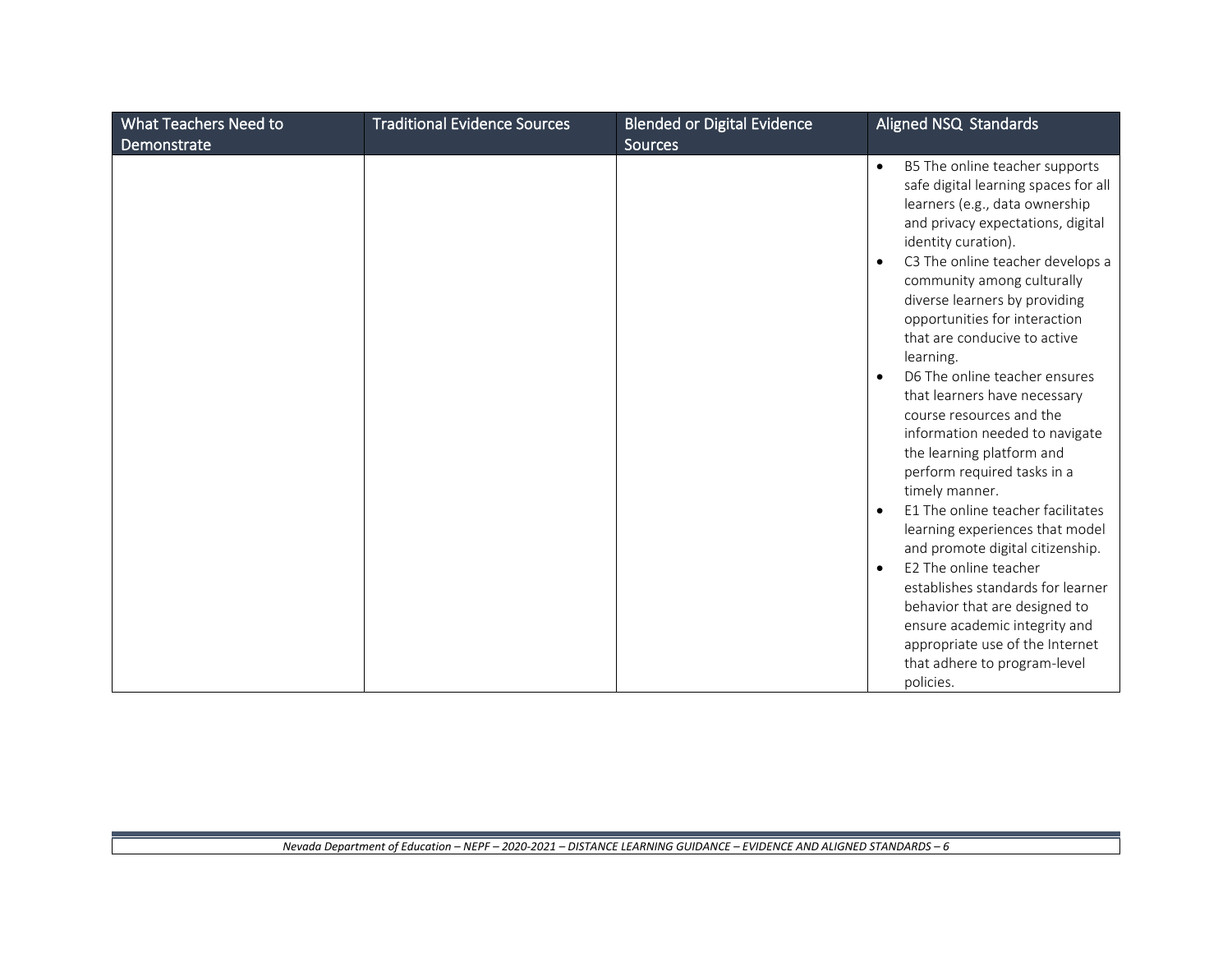### STANDARD 4: STUDENTS ENGAGE IN METACOGNITIVE ACTIVITY TO INCREASE UNDERSTANDING OF AND RESPONSIBILITY FOR THEIR OWN LEARNING

| What Teachers Need to<br>Demonstrate                                                                                                                             | <b>Traditional Evidence Sources</b>                                                                                                                                                                                                                                                   | <b>Blended or Digital Evidence</b><br><b>Sources</b>                                                                                                                                                                                                                                                                                                                        | Aligned NSQ Standards                                                                                                                                                                                                                                                   |
|------------------------------------------------------------------------------------------------------------------------------------------------------------------|---------------------------------------------------------------------------------------------------------------------------------------------------------------------------------------------------------------------------------------------------------------------------------------|-----------------------------------------------------------------------------------------------------------------------------------------------------------------------------------------------------------------------------------------------------------------------------------------------------------------------------------------------------------------------------|-------------------------------------------------------------------------------------------------------------------------------------------------------------------------------------------------------------------------------------------------------------------------|
| Indicator 1<br>Teacher and all students understand<br>what students are learning, why they<br>are learning it, and how they will<br>know if they have learned it | Direct evaluator observation<br>$\bullet$<br>Student classroom interviews<br>$\bullet$<br>Lesson plan<br>$\bullet$<br>Teacher pre/post conference<br>$\bullet$<br>Student feedback (e.g., survey,<br>$\bullet$<br>writing)                                                            | Digital rubrics posted<br>$\bullet$<br>Discussion boards or chat rooms<br>$\bullet$<br>Breakout room transcripts<br>$\bullet$<br>Recorded synchronous or<br>$\bullet$<br>asynchronous lessons<br>Posted teacher feedback or<br>$\bullet$<br>redirection<br>Teacher announcement posts<br>$\bullet$<br>Communication log<br>$\bullet$<br>Student conference log<br>$\bullet$ |                                                                                                                                                                                                                                                                         |
| <b>Indicator 2</b><br>Teacher structures opportunities for<br>self-monitored learning for all<br>students                                                        | Direct evaluator observation<br>$\bullet$<br>Lesson plan<br>$\bullet$<br>Student work<br>$\bullet$<br>Student classroom interviews<br>$\bullet$<br>Teacher notes<br>$\bullet$<br>Teacher pre/post conference<br>$\bullet$<br>Student feedback (e.g., survey,<br>$\bullet$<br>writing) | Time management schedules<br>$\bullet$<br>Embedded digital self-<br>$\bullet$<br>assessments<br>Digital rubrics posted<br>$\bullet$<br>Teacher announcement posts<br>$\bullet$<br>Work product / submission<br>$\bullet$<br>options available                                                                                                                               | D2 The online teacher engages<br>$\bullet$<br>learner agency.                                                                                                                                                                                                           |
| <b>Indicator 3</b><br>Teacher supports all students to take<br>actions based on the students' own<br>self-monitoring processes                                   | Direct evaluator observation<br>$\bullet$<br>Student classroom interviews<br>$\bullet$<br>Teacher notes<br>$\bullet$<br>Student work<br>$\bullet$<br>Teacher pre/post conference<br>$\bullet$<br>Student feedback (e.g., survey,<br>$\bullet$<br>writing)                             | Embedded digital self-<br>$\bullet$<br>assessments<br>Digital rubrics<br>$\bullet$<br>Work product / submission<br>$\bullet$<br>options available                                                                                                                                                                                                                           | F7 The online teacher supports<br>$\bullet$<br>and provides a forum for sharing<br>the varied talents and skills that<br>learners bring to the online<br>environment.<br>G8 The online teacher creates<br>opportunities for learner self-<br>assessment within courses. |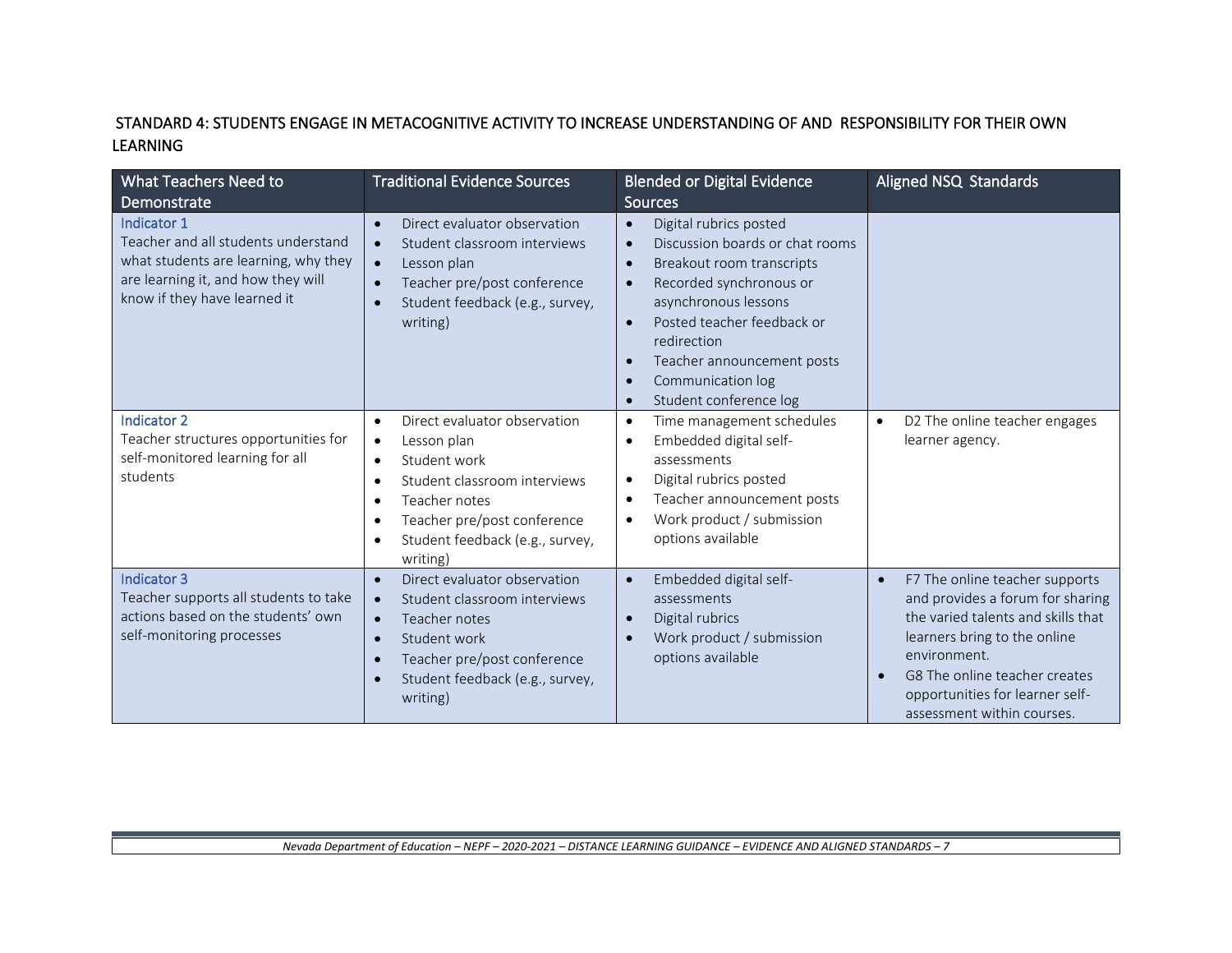### STANDARD 5: ASSESSMENT IS INTEGRATED INTO INSTRUCTION

| What Teachers Need to<br>Demonstrate                                                                                          | <b>Traditional Evidence Sources</b>                                                                                                                                                                                | <b>Blended or Digital Evidence</b><br><b>Sources</b>                                                                                                                                                                                                                                                                                                                                                                                  | Aligned NSQ Standards                                                                                                                                                                                                                                                                                                                                                                                                                                                                                                                                                                                    |
|-------------------------------------------------------------------------------------------------------------------------------|--------------------------------------------------------------------------------------------------------------------------------------------------------------------------------------------------------------------|---------------------------------------------------------------------------------------------------------------------------------------------------------------------------------------------------------------------------------------------------------------------------------------------------------------------------------------------------------------------------------------------------------------------------------------|----------------------------------------------------------------------------------------------------------------------------------------------------------------------------------------------------------------------------------------------------------------------------------------------------------------------------------------------------------------------------------------------------------------------------------------------------------------------------------------------------------------------------------------------------------------------------------------------------------|
| Indicator 1<br>Teacher plans on-going learning<br>opportunities based on evidence of<br>all students' current learning status | Teacher pre/post conference<br>$\bullet$<br>Lesson plan<br>Prior student work/assessment<br>$\bullet$<br>informing planned learning<br>opportunities<br>Teacher notes<br>$\bullet$<br>Student classroom interviews | Discussion boards or chat rooms<br>$\bullet$<br>Breakout room transcripts<br>$\bullet$<br>Recorded synchronous or<br>$\bullet$<br>asynchronous lessons<br>Alternate asynchronous<br>$\bullet$<br>resources available<br>Embedded digital assessments<br>$\bullet$<br>Posted teacher feedback or<br>$\bullet$<br>redirection<br>Teacher announcement posts<br>$\bullet$<br>Work product / submission<br>$\bullet$<br>options available | F1 The online teacher and<br>$\bullet$<br>support staff, where applicable,<br>monitor and interpret learner<br>progress and provide reasonable<br>additional supports to all<br>learners, paying particular<br>attention to learners with<br>identified disabilities or who<br>represent traditionally<br>underserved groups.<br>G5 The online teacher evaluates<br>learner readiness and progress<br>using formative and summative<br>assessments and learner<br>feedback throughout the course.                                                                                                        |
| <b>Indicator 2</b><br>Teacher aligns assessment<br>opportunities with learning goals and<br>performance criteria              | Direct evaluator observation<br>$\bullet$<br>Teacher pre/post conference<br>$\bullet$<br>Lesson plan<br>$\bullet$<br>Student work<br>$\bullet$<br>Student classroom interviews<br>$\bullet$                        | Discussion boards or chat rooms<br>$\bullet$<br>Breakout room transcripts<br>$\bullet$<br>Recorded synchronous or<br>$\bullet$<br>asynchronous lessons<br>Alternate asynchronous<br>$\bullet$<br>resources available<br>Embedded digital assessments<br>$\bullet$<br>Posted teacher feedback or<br>$\bullet$<br>redirection<br>Teacher announcement posts<br>$\bullet$<br>Work product / submission<br>$\bullet$<br>options available | G1 The online teacher chooses<br>$\bullet$<br>appropriate assessment tools,<br>which allow students the<br>opportunity to demonstrate<br>mastery of the content.<br>G2 The online teacher employs<br>pedagogy and content<br>knowledge to develop and/or<br>effectively implement<br>assessments in ways that ensure<br>the validity and reliability of the<br>instruments and procedures.<br>G6 The online teacher assures<br>$\bullet$<br>alignment between the<br>assignments, assessments, and<br>standards-based learning goals.<br>G7 The online teacher<br>$\bullet$<br>customizes instruction to |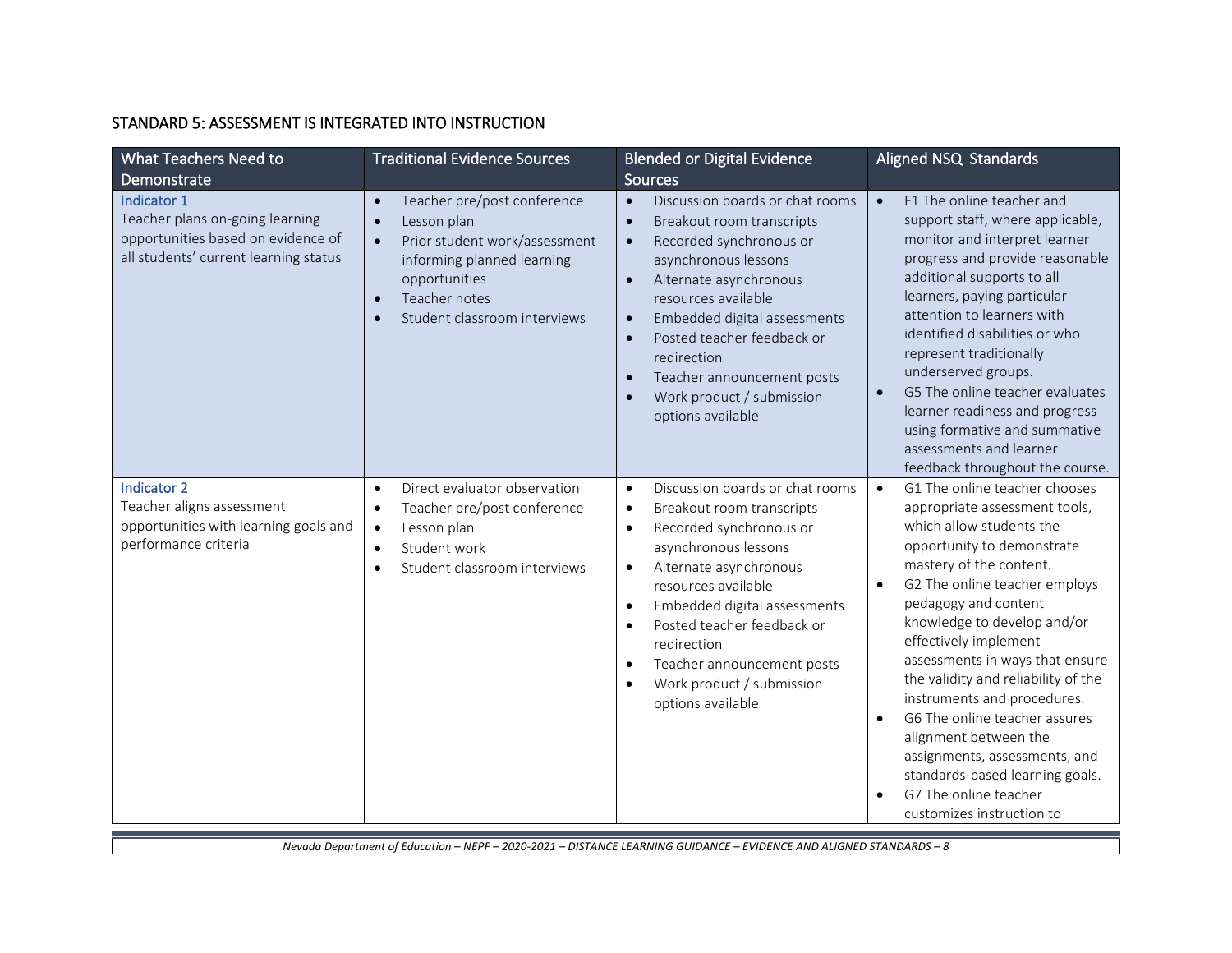| What Teachers Need to                                                                                                    | <b>Traditional Evidence Sources</b>                                                                                                                                                                                         | <b>Blended or Digital Evidence</b>                                                                                                                                                                                                                                                                                                                                                                                                    | Aligned NSQ Standards                                                                                                                                                                                                                                                                                                                                                                                                                                        |
|--------------------------------------------------------------------------------------------------------------------------|-----------------------------------------------------------------------------------------------------------------------------------------------------------------------------------------------------------------------------|---------------------------------------------------------------------------------------------------------------------------------------------------------------------------------------------------------------------------------------------------------------------------------------------------------------------------------------------------------------------------------------------------------------------------------------|--------------------------------------------------------------------------------------------------------------------------------------------------------------------------------------------------------------------------------------------------------------------------------------------------------------------------------------------------------------------------------------------------------------------------------------------------------------|
| Demonstrate                                                                                                              |                                                                                                                                                                                                                             | <b>Sources</b>                                                                                                                                                                                                                                                                                                                                                                                                                        |                                                                                                                                                                                                                                                                                                                                                                                                                                                              |
|                                                                                                                          |                                                                                                                                                                                                                             |                                                                                                                                                                                                                                                                                                                                                                                                                                       | personalize the learning<br>experience based on<br>performance and assessment<br>data and learn<br>H5 The online teacher<br>$\bullet$<br>continuously reviews and aligns<br>all course content with<br>applicable course objectives and<br>standards.<br>H6 The online teacher creates,<br>selects, and organizes<br>appropriate assignments and<br>assessments to align curricular<br>content with associated<br>standards-based learning goals<br>or need. |
| Indicator 3<br>Teacher structures opportunities to<br>generate evidence of learning during<br>the lesson of all students | Direct evaluator observation<br>Teacher pre/post conference<br>$\bullet$<br>Lesson plan<br>$\bullet$<br>Teacher notes<br>$\bullet$<br>Student classroom interviews<br>$\bullet$<br>Audio/visual/print artifact<br>$\bullet$ | Discussion boards or chat rooms<br>$\bullet$<br>Breakout room transcripts<br>$\bullet$<br>Recorded synchronous or<br>$\bullet$<br>asynchronous lessons<br>Alternate asynchronous<br>$\bullet$<br>resources available<br>Embedded digital assessments<br>$\bullet$<br>Posted teacher feedback or<br>$\bullet$<br>redirection<br>Teacher announcement posts<br>$\bullet$<br>Work product / submission<br>$\bullet$<br>options available | G3 The online teacher uses<br>$\bullet$<br>strategies to ensure learner<br>academic integrity and the<br>security of learner assessment<br>data.<br>G4 The online teacher<br>$\bullet$<br>implements a variety of<br>assessments that accurately<br>measure learner proficiency.                                                                                                                                                                             |
| <b>Indicator 4</b><br>Teacher adapts actions based on<br>evidence generated in the lesson for<br>all students            | Direct evaluator observation<br>$\bullet$<br>Teacher pre/post conference<br>Lesson plan<br>$\bullet$<br>Teacher notes<br>$\bullet$<br>Written feedback on student<br>work                                                   | Discussion boards or chat rooms<br>$\bullet$<br>Breakout room transcripts<br>$\bullet$<br>Recorded synchronous or<br>$\bullet$<br>asynchronous lessons<br>Alternate asynchronous<br>$\bullet$<br>resources available                                                                                                                                                                                                                  | D5 The online teacher helps<br>$\bullet$<br>learners reach content mastery<br>through instruction and quality<br>feedback using various formats.<br>F3 The online teacher uses data<br>(quantitative and qualitative) to                                                                                                                                                                                                                                     |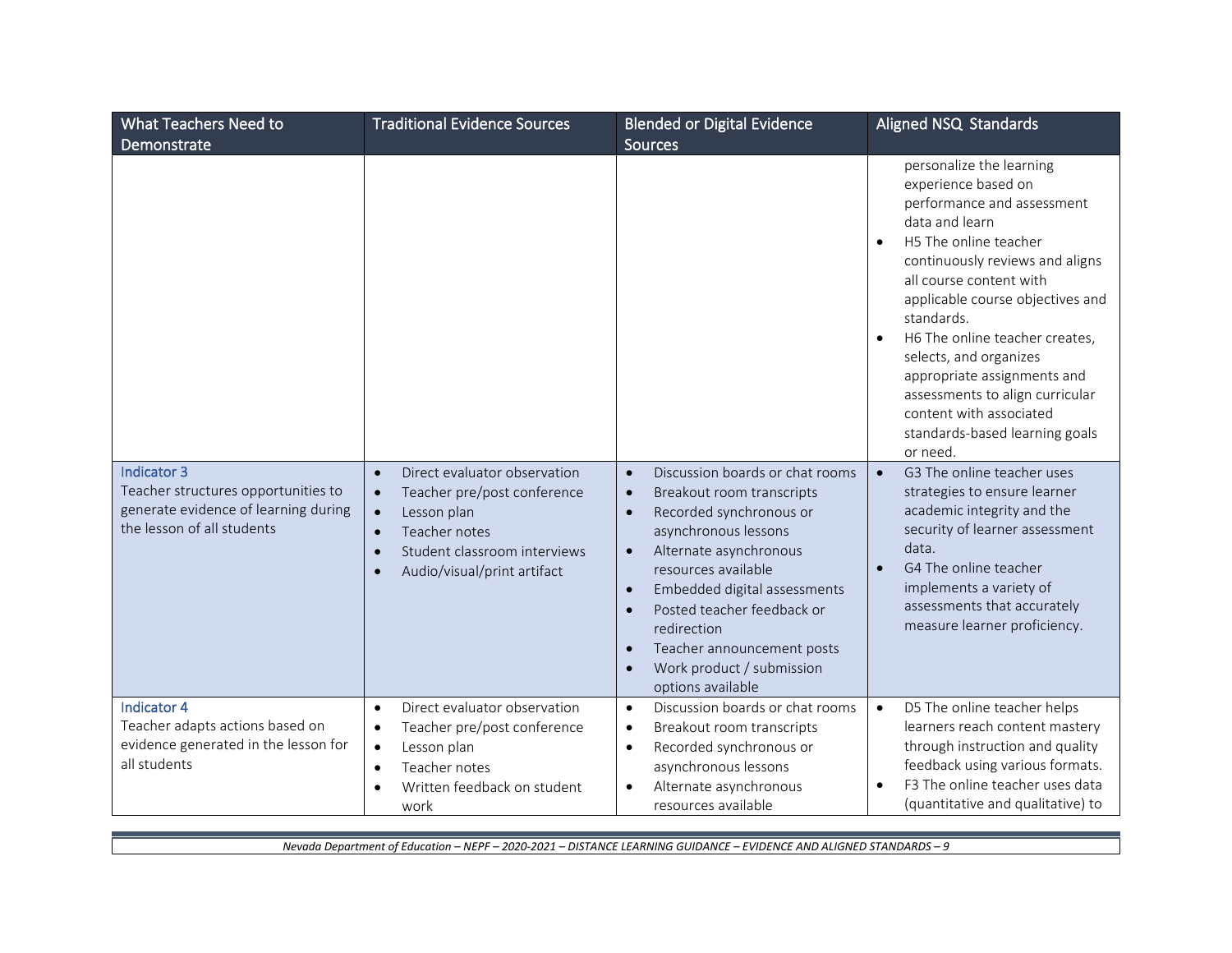| What Teachers Need to | <b>Traditional Evidence Sources</b> | <b>Blended or Digital Evidence</b>        | Aligned NSQ Standards        |
|-----------------------|-------------------------------------|-------------------------------------------|------------------------------|
| Demonstrate           |                                     | <b>Sources</b>                            |                              |
|                       | Student classroom interviews        | Embedded digital assessments<br>$\bullet$ | identify learners who need   |
|                       |                                     | Posted teacher feedback or                | additional support services. |
|                       |                                     | redirection                               |                              |
|                       |                                     | Teacher announcement posts                |                              |
|                       |                                     | Work product / submission                 |                              |
|                       |                                     | options available                         |                              |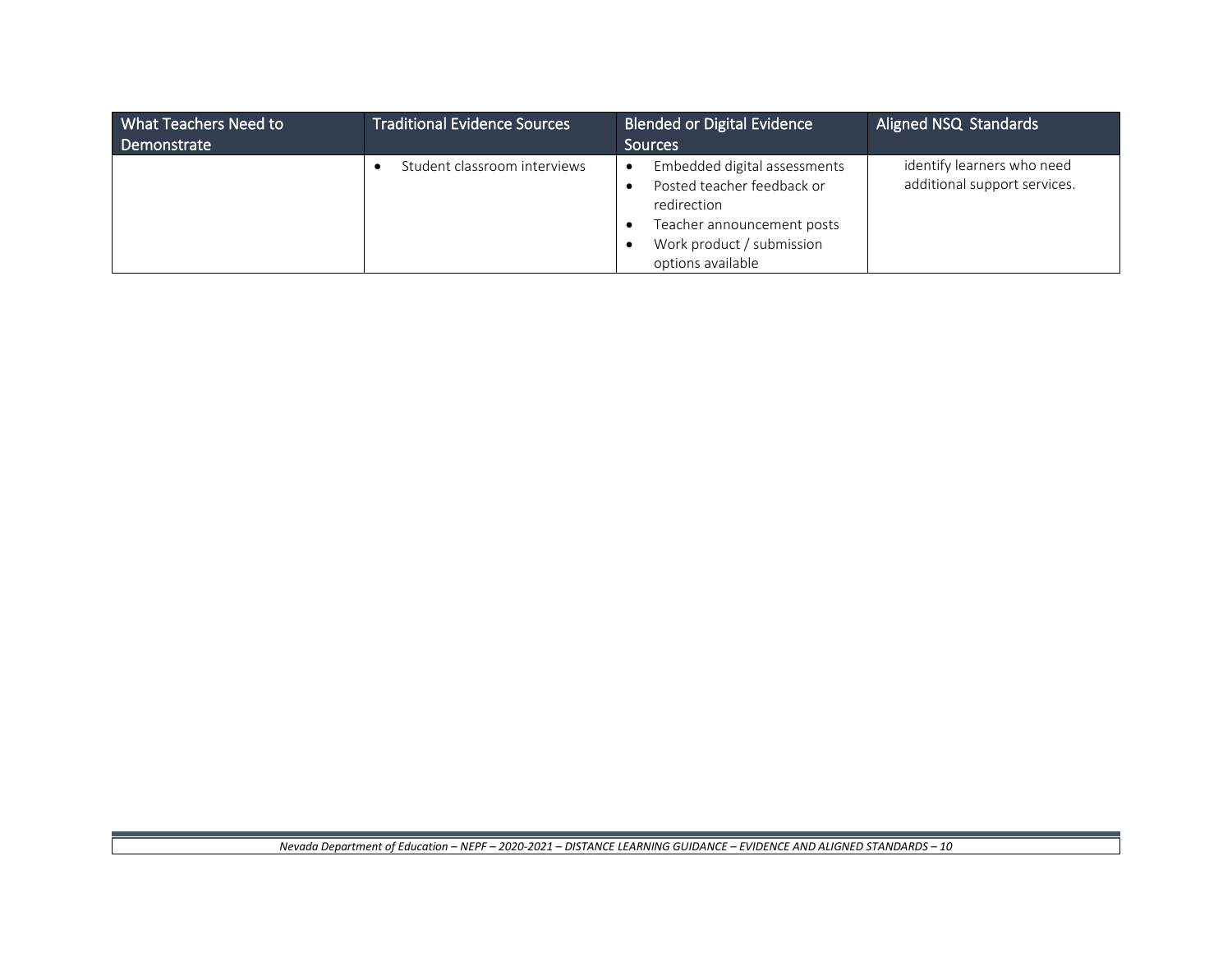## PROFESSIONAL RESPONSIBILITIES STANDARDS

### STANDARD 1: COMMITMENT TO THE SCHOOL COMMUNITY

| What Teachers Need to<br>Demonstrate                                                                                                                                                 | <b>Traditional Evidence Sources</b>                                                                                                              | <b>Blended or Digital Evidence</b><br><b>Sources</b>                                                                                | Aligned NSQ Standards                                                                                                                                                                                                      |
|--------------------------------------------------------------------------------------------------------------------------------------------------------------------------------------|--------------------------------------------------------------------------------------------------------------------------------------------------|-------------------------------------------------------------------------------------------------------------------------------------|----------------------------------------------------------------------------------------------------------------------------------------------------------------------------------------------------------------------------|
| Indicator 1<br>The teacher takes an active role on<br>the instructional team and<br>collaborates with colleagues to<br>improve instruction for all students.                         | Direct evaluator observation<br>Teacher notes<br>Teacher pre/post conference<br>Student data                                                     | Transcript or meeting minutes<br>$\bullet$<br>from online PLC group<br>Communication logs<br>$\bullet$                              | F <sub>2</sub> The online teacher<br>communicates with appropriate<br>school staff regarding specific<br>accommodations, modifications,<br>or needs and works in<br>collaboration with others to<br>address learner needs. |
| Indicator 2<br>The teacher takes an active role in<br>building a professional culture that<br>supports school and district<br>initiatives.                                           | Direct evaluator observation<br>$\bullet$<br>Teacher notes<br>$\bullet$<br>Teacher pre/post conference<br>$\bullet$<br>Student data<br>$\bullet$ | Transcript or meeting minutes<br>$\bullet$<br>from online PLC group<br>Communication logs<br>$\bullet$                              |                                                                                                                                                                                                                            |
| Indicator 3<br>The teacher takes an active role in<br>cultivating a safe, learning-centered<br>school culture and community that<br>maintains high expectations for all<br>students. | Direct evaluator observation<br>Teacher notes<br>Teacher pre/post conference<br>Student data                                                     | Communication logs<br>$\bullet$<br>Teacher feedback<br>$\bullet$<br>Student access log<br>$\bullet$<br>Digital surveys<br>$\bullet$ | A5 The online teacher<br>$\bullet$<br>demonstrates knowledge of the<br>role of online learning in<br>preparing learners to participate<br>as global citizens.                                                              |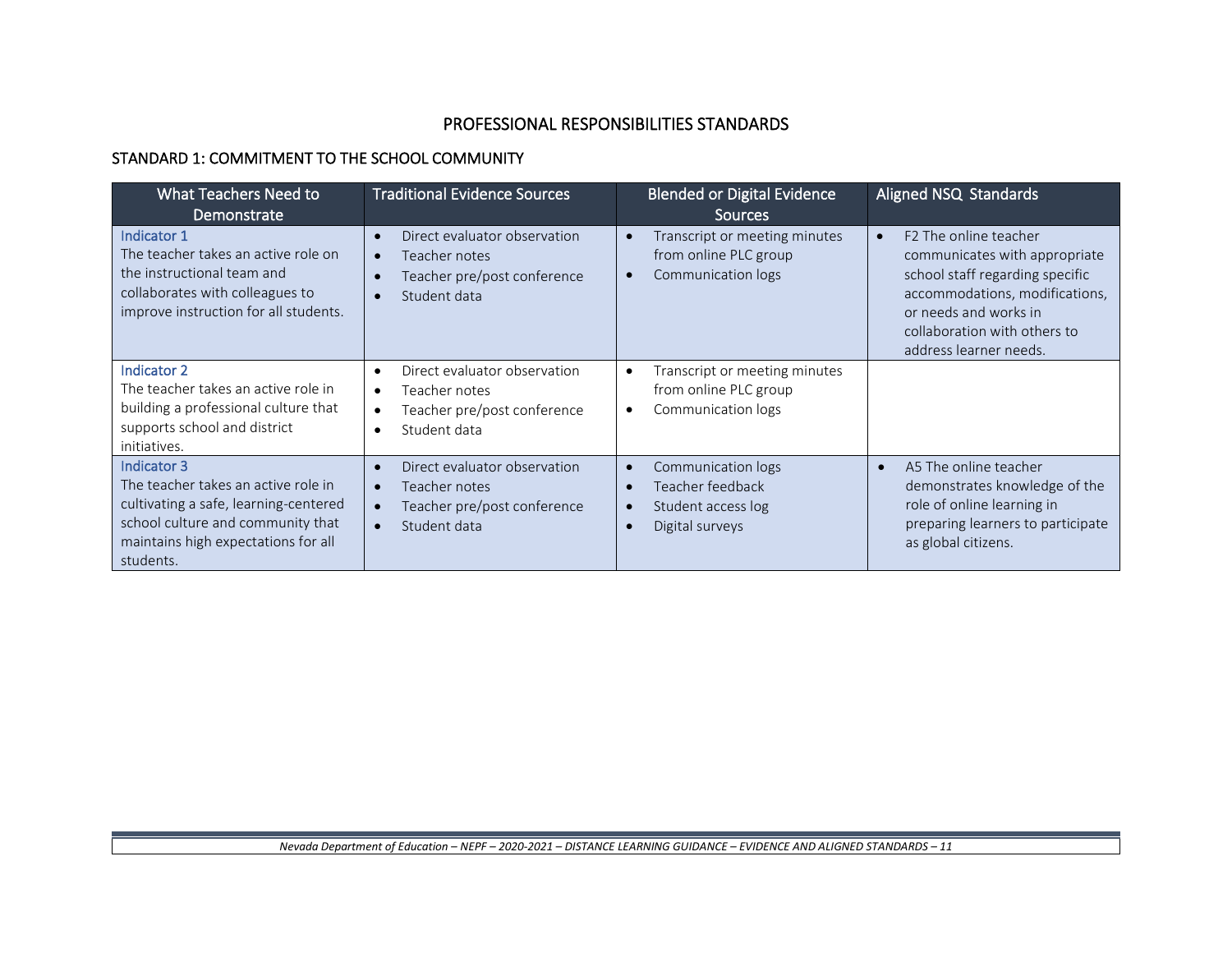### STANDARD 2: REFLECTION ON PROFESSIONAL PRACTICE AND GROWTH

| What Teachers Need to<br>Demonstrate                                                                                                                                      | <b>Traditional Evidence Sources</b>                                                                                                                                                                                                        | <b>Blended or Digital Evidence</b><br><b>Sources</b>                                                   | Aligned NSQ Standards                                                                                                          |
|---------------------------------------------------------------------------------------------------------------------------------------------------------------------------|--------------------------------------------------------------------------------------------------------------------------------------------------------------------------------------------------------------------------------------------|--------------------------------------------------------------------------------------------------------|--------------------------------------------------------------------------------------------------------------------------------|
| Indicator 1<br>The teacher seeks out feedback from<br>instructional leaders and colleagues,<br>and uses a variety of data to self-<br>reflect on his or her practice.     | Direct evaluator observation<br>$\bullet$<br>Teacher notes<br>$\bullet$<br>Teacher pre/post conference<br><b>Teacher Professional Growth</b><br>$\bullet$<br>Plan                                                                          | Transcript or meeting minutes<br>$\bullet$<br>from online PLC group<br>Communication logs<br>$\bullet$ | A2 The online teacher is a<br>$\bullet$<br>reflective practitioner.                                                            |
| <b>Indicator 2</b><br>The teacher pursues aligned<br>professional learning opportunities<br>to support improved instructional<br>practice across the school<br>community. | Direct evaluator observation<br>$\bullet$<br>Teacher notes<br>$\bullet$<br>Teacher pre/post conference<br>$\bullet$<br><b>Teacher Professional Growth</b><br>$\bullet$<br>Plan                                                             | Professional Learning<br>$\bullet$<br>Certificates or Transcripts                                      | A3 The online teacher<br>$\bullet$<br>continuously pursues knowledge<br>and skills related to online<br>learning and pedagogy. |
| <b>Indicator 3</b><br>The teacher takes an active role in<br>mentoring colleagues and pursues<br>teacher leadership opportunities.                                        | Direct evaluator observation<br>$\bullet$<br>Teacher notes<br>$\bullet$<br>Teacher pre/post conference<br>$\bullet$<br>Cooperative Teacher<br>$\bullet$<br>Professional Growth Plan<br>$\bullet$<br>Mentee/evaluator Dialogue<br>$\bullet$ | Transcript or meeting minutes<br>$\bullet$<br>from online PLC group<br>Communication logs<br>$\bullet$ | A4 The online teacher serves as<br>$\bullet$<br>an ambassador of knowledge to<br>stakeholders.                                 |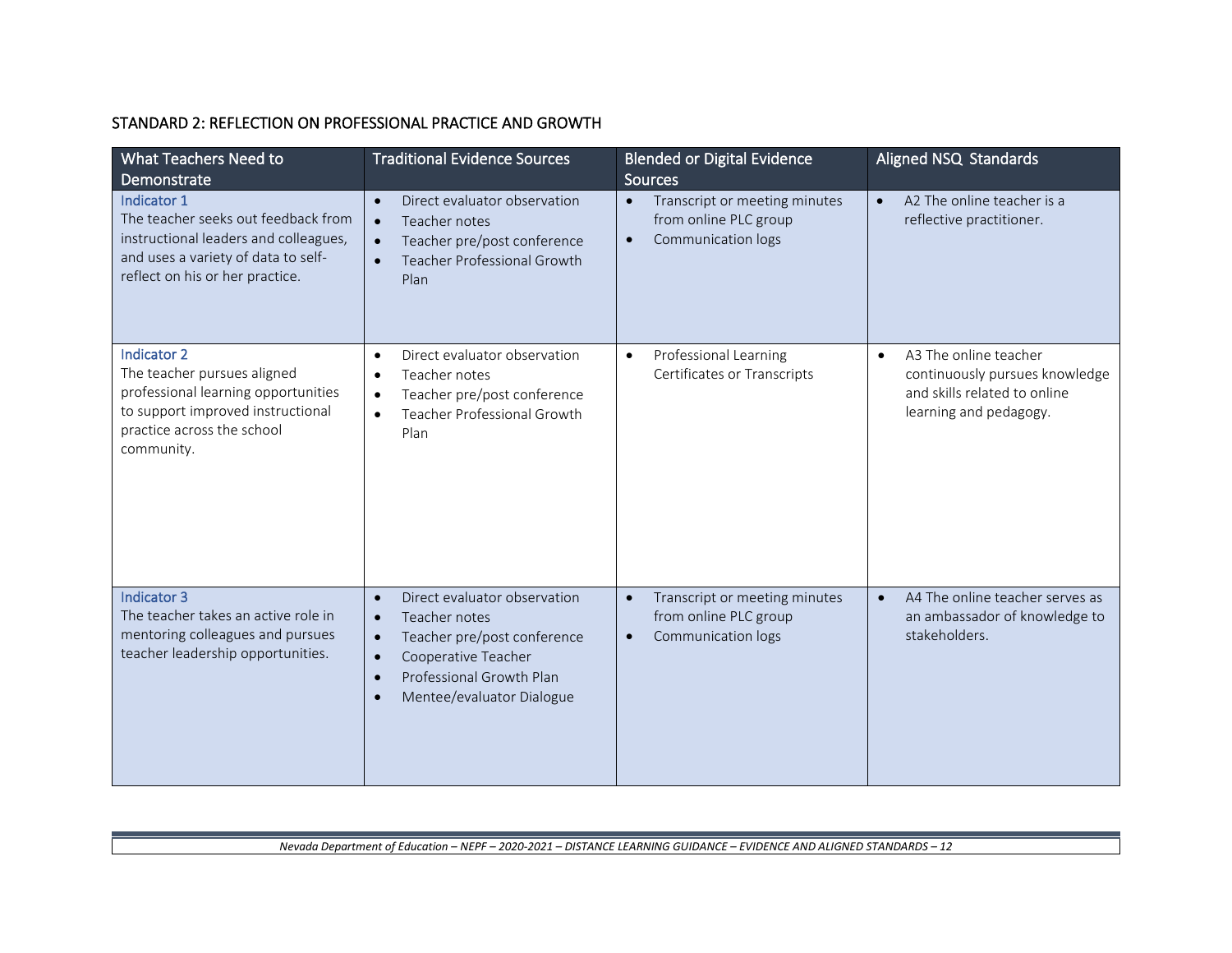### STANDARD 3: PROFESSIONAL OBLIGATIONS

| What Teachers Need to<br>Demonstrate                                                                                                 | <b>Traditional Evidence Sources</b>                                                                                                                           | <b>Blended or Digital Evidence</b><br><b>Sources</b>                       | Aligned NSQ Standards                                                                                                                                                                                                                                                                                                                                                                                                                                                                                                                                                  |
|--------------------------------------------------------------------------------------------------------------------------------------|---------------------------------------------------------------------------------------------------------------------------------------------------------------|----------------------------------------------------------------------------|------------------------------------------------------------------------------------------------------------------------------------------------------------------------------------------------------------------------------------------------------------------------------------------------------------------------------------------------------------------------------------------------------------------------------------------------------------------------------------------------------------------------------------------------------------------------|
| Indicator 1<br>The teacher models and advocates<br>for fair, equitable and appropriate<br>treatment of all students and<br>families. | Direct evaluator observation<br>$\bullet$<br>Teacher notes<br>$\bullet$<br>Teacher pre/post conference<br>$\bullet$<br>Family/community feedback<br>$\bullet$ | Communication logs<br>$\bullet$                                            | A9 The online teacher can<br>$\bullet$<br>explain his or her responsibilities<br>in carrying out local or national<br>law or mandates related to<br>accessibility.                                                                                                                                                                                                                                                                                                                                                                                                     |
| Indicator 2<br>The teacher models integrity in all<br>interactions with colleagues,<br>students, families, and the<br>community.     | Direct evaluator observation<br>$\bullet$<br>Teacher notes<br>$\bullet$<br>Teacher pre/post conference<br>$\bullet$<br>Family/community feedback<br>$\bullet$ | Teacher announcement posts<br>$\bullet$<br>Communication logs<br>$\bullet$ | A7 The online teacher models<br>$\bullet$<br>digital citizenship.                                                                                                                                                                                                                                                                                                                                                                                                                                                                                                      |
| <b>Indicator 3</b><br>The teacher follows policies,<br>regulations, and procedures specific<br>to role and responsibilities.         | Direct evaluator observation<br>$\bullet$<br>Teacher notes<br>$\bullet$<br>Teacher pre/post conference<br>$\bullet$<br><b>Teacher files</b><br>$\bullet$      |                                                                            | A8 The online teacher maintains<br>$\bullet$<br>accurate records of relevant<br>information and<br>communications in the<br>appropriate format.<br>E3 The online teacher models<br>and complies with intellectual<br>property policies and fair-use<br>standards and reinforces their<br>use with learners.<br>E4 The online teacher<br>implements policies, including<br>federal, state, and program-level<br>policies (where applicable),<br>designed to protect learners in<br>the classroom and follows<br>program and classroom<br>Acceptable Use Policies (AUP). |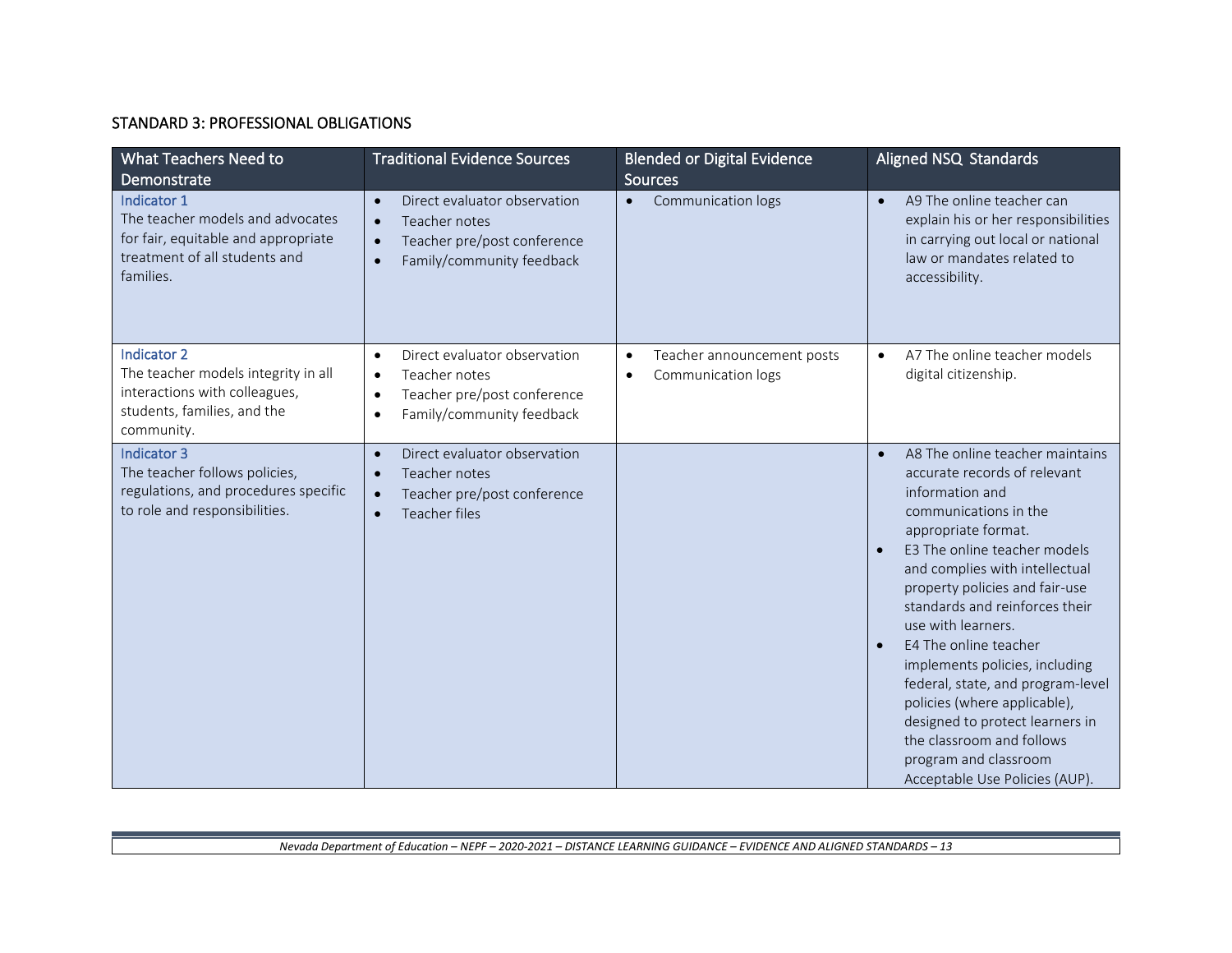### STANDARD 4: FAMILY ENGAGEMENT

| What Teachers Need to<br>Demonstrate                                                                                                                                                                                                                                                             | <b>Traditional Evidence Sources</b>                                                                                                                                | <b>Blended or Digital Evidence</b><br><b>Sources</b>                      | Aligned NSQ Standards                                                                                                                                                 |
|--------------------------------------------------------------------------------------------------------------------------------------------------------------------------------------------------------------------------------------------------------------------------------------------------|--------------------------------------------------------------------------------------------------------------------------------------------------------------------|---------------------------------------------------------------------------|-----------------------------------------------------------------------------------------------------------------------------------------------------------------------|
| Indicator 1<br>The teacher regularly facilitates two-<br>way communication with parents<br>and guardians, using available tools<br>that are responsive to their language<br>needs, and includes parent/guardian<br>requests and insights about the goals<br>of instruction and student progress. | Direct evaluator observation<br>$\bullet$<br>Teacher notes<br>$\bullet$<br>Teacher pre/post conference<br>$\bullet$<br>Parent/Family/Student feedback<br>$\bullet$ | Communication log<br>$\bullet$<br>Teacher announcement posts<br>$\bullet$ | D7 The online teacher<br>$\bullet$<br>communicates frequently with<br>stakeholders regarding learner<br>progress and strategies for<br>supporting learner engagement. |
| <b>Indicator 2</b><br>The teacher values, respects,<br>welcomes, and encourages students<br>and families, of all diverse cultural<br>backgrounds, to become active<br>members of the school and views<br>them as valuable assets to student<br>learning.                                         | Direct evaluator observation<br>Teacher notes<br>Teacher pre/post conference<br>$\bullet$<br>Parent/Family/Student feedback<br>$\bullet$                           | Communication log<br>$\bullet$<br>Teacher announcement posts<br>$\bullet$ |                                                                                                                                                                       |
| Indicator 3<br>The teacher informs and connects<br>families and students to<br>opportunities and services according<br>to student needs.                                                                                                                                                         | Direct evaluator observation<br>$\bullet$<br>Teacher notes<br>$\bullet$<br>Teacher pre/post conference<br>$\bullet$<br>Parent/Family/Student feedback              | Communication log<br>$\bullet$<br>Teacher announcement posts<br>$\bullet$ |                                                                                                                                                                       |